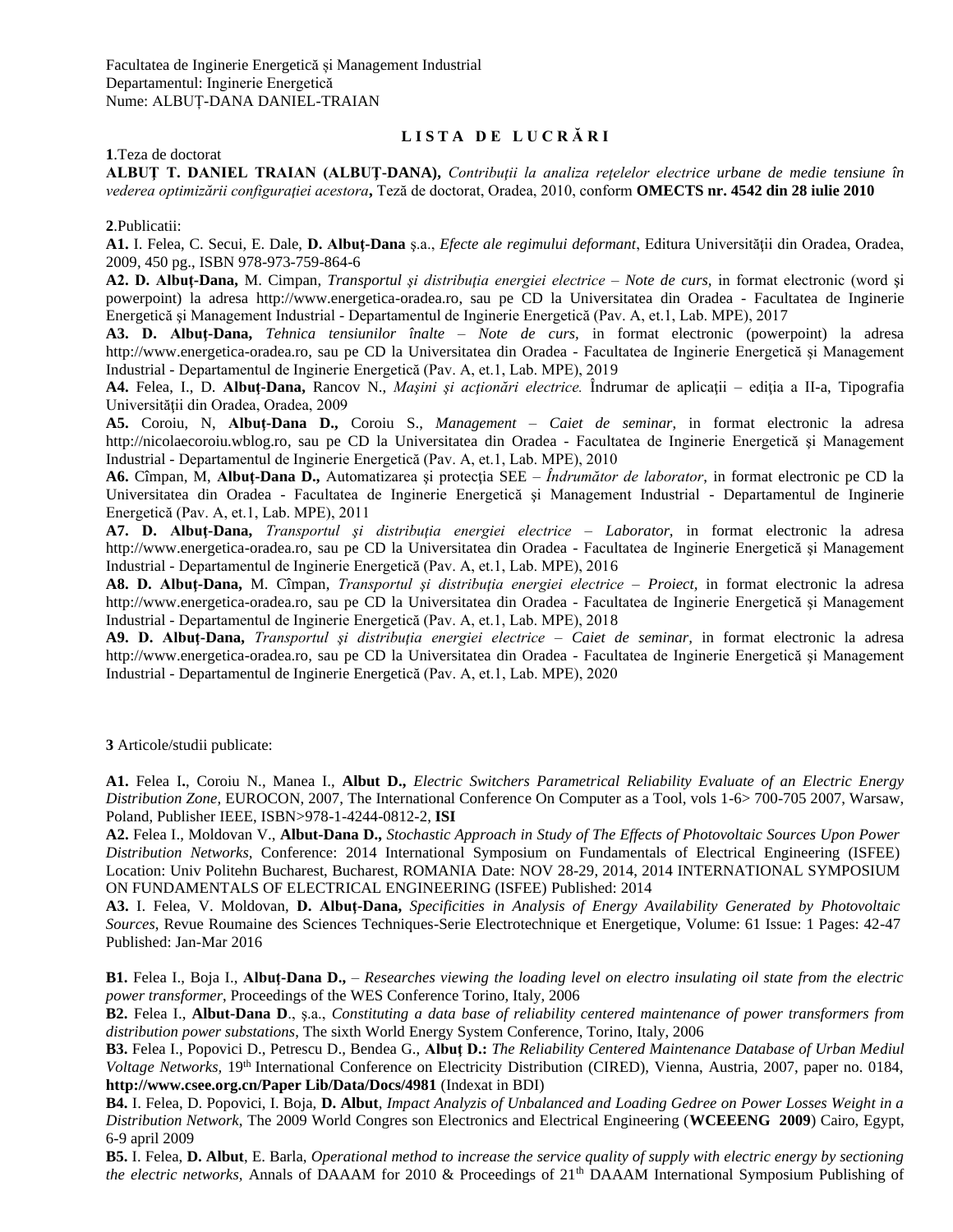research/scientific report as paper in ISI Proceedings without presentation at the conference

**B6.** I. Felea, **D. Albut**, I. Pacureanu, *Specificities of reliability analyzing of automation and protection systems of electric*  network, Annals of DAAAM for 2010 & Proceedings of 21<sup>th</sup> DAAAM International Symposium Publishing of research/scientific report as paper in ISI Proceedings without presentation at the conference

**B7.** M. Cârlan, M. Oltean, **D. Albuţ-Dana,** *The evaluation of reliability of power transformers based on the experton method (Nonlinear expertise – counter-expertise version),* WESC 2010, Iasi, Romania, , 2010

**B8.** M. Cârlan, M. Oltean, **D. Albuţ-Dana,** *The evaluation of reliability of power transformers based on the experton method (Nonlinear expertise – counter-expertise version),* WESC 2010, Neptun-Olimp, Romania, 13-17 Iunie, 2010

**B9.** I. Felea, **D. Albuţ-Dana**, I. Pacureanu, *Contributions To Reliability Modelling And Evaluation Of Automation Structure Subsystems In Urban Medium Voltage Electric Networks*, Journal of Sustainable Energy, ISSN 2067 – 5534, CNCSIS B+, Vol. I, No. 1, pg.  $17 - 24$ , 2010, http://www.energy-cie.ro

**B10.** M. Cârlan, M. Oltean, C. Bendea, **D. Albuţ-Dana**, A. Blaga, A. Sas, , *Adopting an optimal maintenance strategy by using multicriterial decisional models*, Journal of Sustainable Energy, ISSN 2067 – 5534, CNCSIS B+, Vol. I, No. 1, pg. 42 – 45, 2010, http://www.energy-cie.ro

**B11.** Felea I., **D. Albuţ-Dana,** I. Pacureanu, *Contributions To Reliability Modelling And Evaluation Of Protective Structure Subsystems In Urban Medium Voltage Electricity Networks,* Journal of Sustainable Energy, ISSN 2067 – 5534, CNCSIS B+, Vol. I, No. 2, pg. 4 – 9, 2010, http://www.energy-cie.ro

**B12.** E. Barla, **D. Albuţ-Dana**, N. Rancov, D. Dumitrescu, M. Cârlan, *Models regarding the preventive maintenance frequency by energy installations*, Journal of Sustainable Energy, ISSN  $2067 - 5534$ , CNCSIS B+, Vol. I, No. 3, pg.  $21 - 23$ , 2010, http://www.energy-cie.ro

**B13.** I. Pacureanu, M. Burducea, I. Dobre, **D. Albuţ-Dana**, *Basic elements of a reliable substation control system*, Journal of Sustainable Energy, ISSN 2067 – 5534, CNCSIS B+, Vol. I, No. 3, pg. 35 – 39, 2010, http://www.energy-cie.ro

**B14.** I. Focze, **D. Albuţ-Dana**, *Models driving interpersonal relationships in energetics enterprises and institutions to develop entrepreneurial culture*, ISSN 2067 – 5534, CNCSIS B+, Vol. I, No. 3, pg. 109 – 116, 2010, http://www.energy-cie.ro

**B15.** I. Felea, I. Pacureanu, **D. Albuţ-Dana**, E. Barla, *Assessment of high voltage equipments operational reliability within the management of SDEE Brasov*, Journal of Sustainable Energy, ISSN 2067 – 5534, CNCSIS B+, Vol. II, No. 1, pg. 16 – 20, 2011, http://www.energy-cie.ro

**B16.** I. Focze, **D. Albuţ-Dana**, T. Pazitor, I. Sava, *Customer management and development at energy market level and power exchange*, Journal of Sustainable Energy, ISSN 2067 – 5534, CNCSIS B+, Vol. II, No. 1, pg. 95 – 99, 2011, http://www.energy-cie.ro

**B17.** I. Felea, I. Pacureanu, **D. Albuţ-Dana**, *Assessment of medium voltage equipments operational reliability within the management of SDEE Brasov*, Journal of Sustainable Energy, ISSN 2067 – 5534, CNCSIS B+, Vol. II, No. 2, pg. 19 – 23, 2011, http://www.energy-cie.ro

**B18.** E. Barla, **D. Albuţ-Dana**, *Researches viewing the optimization of electric energy producing with PV panels,* Journal of Sustainable Energy, ISSN 2067 – 5534, CNCSIS B+, Vol. II, No. 2, pg. 30 – 35, 2011, http://www.energy-cie.ro

**B19.** I. Felea, **D. Albuţ-Dana**, E. Barla, *Solution to increase the energy efficiency of industrial consumers. Case study CELESTICA Romania*, Journal of Sustainable Energy, ISSN 2067 – 5534, CNCSIS B+, Vol. II, No. 2, pg. 16 – 20, 2011, http://www.energy-cie.ro

**B20.** Pacureanu I., **Albuț D**., Barla E., Meianu D., *Solutions to improve the reliability equipment for detecting the line with earthing*, Journal of Sustainable Energy Vol. 6, No. 4, 2015

**B21.** Felea I., Boja I., Șinca A., Chirea V., Rancov N., **Albuț D**., Felea A.I., *Caracterizarea calității energiei electrice la nivelul unor consumatori din municipiul Oradea*, Journal of Sustainable Energy Vol. 6, No. 3, 2015

**B22.** M. Cîmpan, I. Felea, I. Boja, **D. Albuţ-Dana,** 3D Representation of Operational Availability of Bihor Power System Equipments, Journal of Sustainable Energy Vol. 5, No. 3, December, 2014

**B23. Albuț-Dana D**., Rancov N., Felea A.I., Chirea V., Vese C., *[Electrical Behavior Analysis of an Industrial Consumer](http://www.energy-cie.ro/archives/2017/nr_1/v8-n1-5.pdf)*, Journal of Sustainable Energy Vol. 8, No. 1, 2017

**B24.** Felea I., Rancov N., **Albuț-Dana D**., *[Energy Performance Level Identification of a](http://www.energy-cie.ro/archives/2020/nr_1/v11-n1-8.pdf) Mixed Fodder Factory*, Journal of Sustainable Energy Vol. 11, No. 1, 2020

**B25.** Felea I., Rancov N., **Albuț-Dana D**., Moldovan V., Meianu D., *Energy Performance Level Analysis of a Brick Manufacturing Process,* Journal of Sustainable Energy Vol. 12, No. 1, 2021

**C1.** Codrean Ma., Codrean Mi., Lolea M., **Albuţ-Dana D.,** Bals S., *About Solar Energy Influence Upon Environmental Characteristics,* The Fifth International World Energy System Conference, A Reliable World Energy System, May 17 - 19, 2004, Oradea, Romania, Faculty Of Energy Engineering, University Of Oradea, Romania

**C2.** G. V. Bendea, I. Boja, I. Manea, S. Bunda, **D. Albut**, *Aspects Regarding The Diagnosis Of High Voltage Switchers,* The Fifth International World Energy System Conference, A Reliable World Energy System, May 17 - 19, 2004, Oradea, Romania, Faculty Of Energy Engineering, University Of Oradea, Romania

**C3.** Codrean Ma., Codrean Mi., Barla E., Lolea M., **Albuţ-Dana D., Dana D.,** *Management Of Energetic And Operating Processes With Programmable Automatons Support,* The Fifth International World Energy System Conference, A Reliable World Energy System, May 17 - 19, 2004, Oradea, Romania, Faculty Of Energy Engineering, University Of Oradea, Romania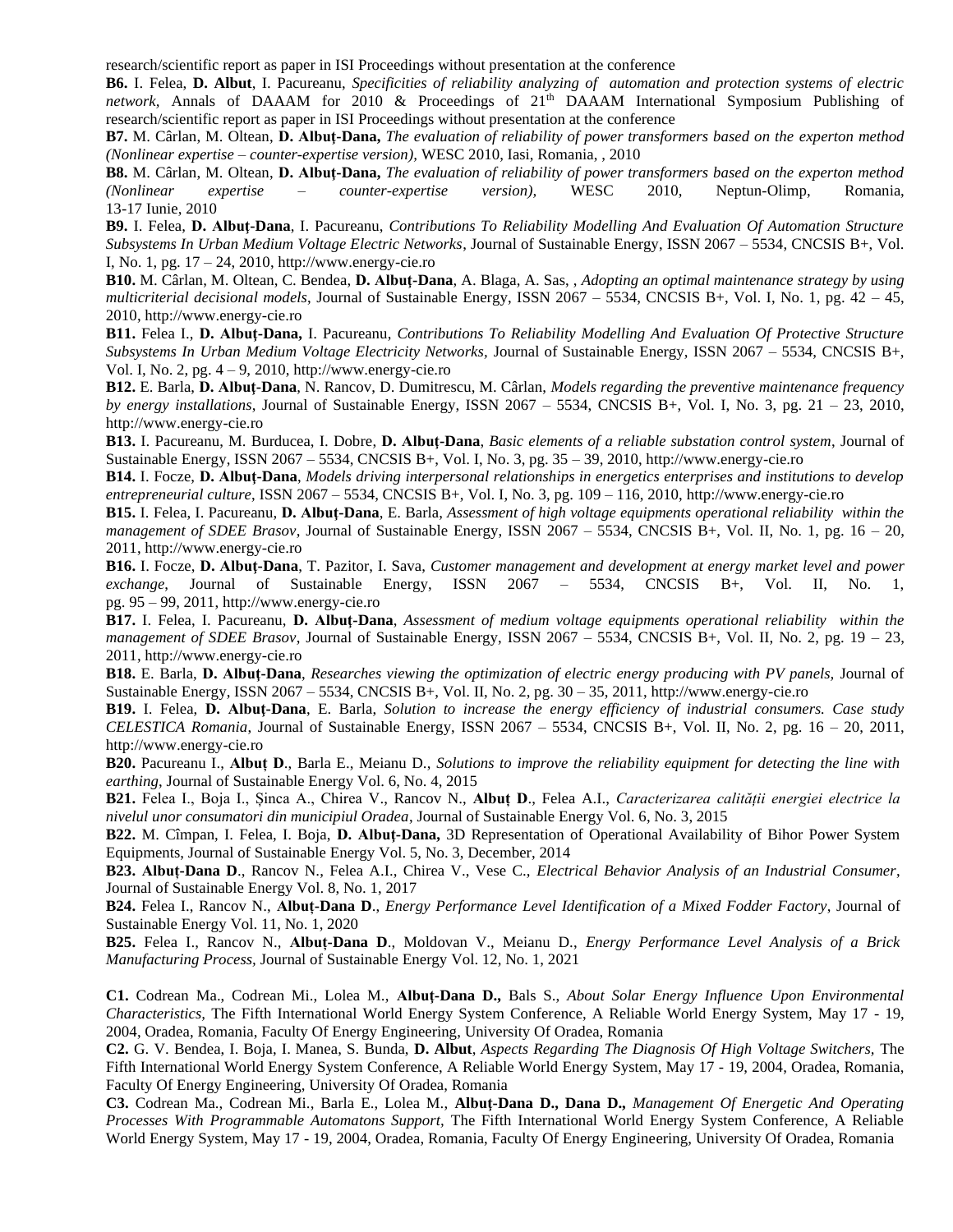**D1.** G.V.Bendea, I.Boja, I.Manea, S.Bunda, **D.Albut**, *Aspects Regarding The Diagnosis Of High Voltage Switchers,* - Session I, Analele Universităţii din Oradea, Fascicula De Energetică, nr.10, pag.23-30, Editura Universităţii din Oradea.; 2004

**D2. D. Albuţ-Dana**, *Preocupări privind analiza fiabilităţii sistemelor de protecţie şi automatizare utilizate în SEE,* - Secţiunea 1, Analele Universităţii din Oradea, Fascicula De Energetică, nr.11, pag.87-93, Editura Universităţii din Oradea.*;* 2005

**D3.** I. Boja, G.Bendea, **Daniel Albuţ-Dana**, G.Ias, *Studiu privind starea tehnică a conexiunilor din staţiile electrice de 110kV/MT administrare de către SDFEE ORADEA,* - Secţiunea 1, Analele Universităţii din Oradea, Fascicula De Energetică, nr.11, pag.152-157, Editura Universităţii din Oradea.*;* 2005

**D4.** I. Boja, I.Manea, **Daniel Albuţ-Dana**, *Cercetarea experimentală a stării tehnice a întreruptoarelor de medie tensiune din cadrul SEE BIHOR,* - Secţiunea 1, Analele Universităţii din Oradea, Fascicula De Energetică, nr.11, pag.158-165, Editura Universităţii din Oradea.*;* 2005

**D5.** Felea I., Stoica I., Popovici D., Hoble C., **Albuţ-Dana D.,** *Studiu privind fiabilitatea operaţională a LEC de medie tensiune din municipiul Oradea*- Secţiunea 1, Analele Universităţii din Oradea, Fascicula De Energetică, nr.11, pag.158-165, Editura Universităţii din Oradea.*;* 2005

**D6.** Felea I., Secui C., Boja I., Bendea G., **Albuţ D.** – *Constituirea bazei de date pentru mentenanţa centrată pe fiabilitate a transformatoarelor de putere din staţiile electrice de distribuţie*. SIG SINAIA, 2005

**D7.** I.Felea, D.Popovici, D.Petrescu, I.Boja, **D.Albuţ-Dana**, *The Reliability Centered Maintenance Database Of Urban Medium Voltage Networks, - Secțiunea 1, Analele Universității din Oradea, Fascicula De Energetică, nr.12, pag.18-27, Editura* Universităţii din Oradea.*;* 2006

**D8.** I.R.Păcureanu, **D.Albuţ-Dana**, S.Coman, *Fiabilitatea echipamentelor de protecţie, comandă-control din cadrul staţiilor electrice,* - Secţiunea 1, Analele Universităţii din Oradea, Fascicula De Energetică, nr.12, pag.72-78, Editura Universităţii din Oradea.*;* 2006

**D9.** S.Coman, I.R.Păcureanu, **D.Albuţ-Dana**, *Fiabilitatea aplicaţiilor de teleconducere din domeniul energetic.Studiu de cazstaţia de 110/20 kV GHIMBAV,* - Secţiunea 1, Analele Universităţii din Oradea, Fascicula De Energetică, nr.12, pag.87-95, Editura Universităţii din Oradea.*;* 2006

**D10. Albuţ-Dana D.,** *Preocupări privind analiza fiabilităţii subsistemelor de protecţie şi automatizare (SSPA) utilizate în SEE*, Al VI - lea Simpozion Naţional de Informatică şi Telecomunicaţii în Energetică - SIE 2006, Sinaia

**D11.** Felea I., Popovici D., **Albuţ-Dana D.,** ş.a., *Electric Switchers Parametrical Reliability Evaluate of an Electric Energy*  Distribution Zone, 1<sup>st</sup> International Conference on Modern Power Systems MPS 2006, Cluj-Napoca

**D12.** Felea I., Petrescu D., **Albut-Dana D.,** Popovici D., Baza de date pentru mentenanta centrata pe fiabilitate a retelelor de repartitie, Proceedings of the 7th International Power Systrems Conference, Timisoara, 2007

**D13.** I.Felea, N. Coroiu, I. Manea, **D. Albuţ**, *Electric Switchers Parametrical Reliability Evaluate Of An Electric Energy Distribution Zone,* - Secţiunea 1, Analele Universităţii din Oradea, Fascicula De Energetică, nr.13, pag.29-35, Editura Universităţii din Oradea.*;* 2007

**D14.** I. Felea, D. Petrescu, **D. Albut – Dana**, D. Popovici, *Operational reliability of medium voltage electric cables, The impact of corrosion onto electric separators reliability*, Proceedings of 7th International Conference URB – CORR 2008, june 25 – 27 2008, ISBN 978-606-521-032-5

**D15**. I. Felea, N. Rancov, **D. Albuţ-Dana***, Testing Procedure In Distortional Operation Condition Of Asynchronous Machine,* - Secţiunea III, Analele Universităţii din Oradea, Fascicula De Energetică, nr.14, pag.277-280, Editura Universităţii din Oradea.*;*  ISSN 1224-1261. **(CNCSIS B) 2008**

**D16.** G.E.Badea, P.Cret, **D.Albut-Dana**, *Energy Production. Effects on Environment*, Analele Universitatii Oradea, Fascicola Energetica, pg.106-111, ISSN 1224-1261. **(CNCSIS B) 2008**

**D17.** I. R. Păcureanu, D. Juravle, D. **Albuţ-Dana,** *Reliability Study Of Digital And Electromechanical Protection Systems Implemented In Energy System, Sectiunea III, Analele Universității din Oradea, Fascicula De Energetică, nr.14, pag.277-280,* Editura Universităţii din Oradea.*;* ISSN 1224-1261. **(CNCSIS B) 2008**

**D18.** I. Felea, **D. Albuţ-Dana,** C.D. Secui, I. Boja, *Configuration of the section trough the remote control separators/reclosers of electrical network by medium voltage from the frame of SDEE Oradea Configurarea secţionării prin separatoare telecomandate/reanclanşatoare a reţelelor electrice de medie tensiune din cadrul SDEE Oradea*, A 8-a Conferinţă Internaţională De Electroenergetică The 8th International Power Systems Conference PSC 2009 November 4-6, 2009 Timişoara, România

**D19.** I. Felea, D. Petrescu, **D. Albuţ-Dana,** D. Popovici, *Analiza fiabilităţii operaţionale a LES de medie tensiune / Analysis of the operationl reliability of the MV electric cables, Revista producerea, transportul și distribuția energiei electrice și termice,* Editura ICEMENERG Februarie 2009, ISSN 1842-7189, **categ B**

**D20.** M. Cârlan, M. Oltean, **D. Albuţ**, *Utilization of the experton method for the substation of the maintenance strategy and evaluation of the operational potential of a technical system applied to power transformers,* Revista producerea, transportul şi distribuţia energiei electrice şi termice, Editura ICEMENERG Martie 2009, ISSN 1842-7189, **categ B**

**D21. D. Albuţ-Dana,** M. Cârlan, S. Dzitac, E. Proca, P. Bocănete, E. Barla, *Utilization The Markov Theory Processes To*  Background The Practice Opportunities Of Corrective Maintenance For Power Equipment, Analele Universității din Oradea, Fascicula De Energetică, nr.15, Editura Universităţii din Oradea.*;* ISSN 1224-1261. **(CNCSIS B) 2009**

**D22. D. Albuţ-Dana**, M. Cârlan, S. Dzitac, N. Rancov, E. Barla, *Optimal Management Of Partial Used Equipment On Stock At An Electrical Station (Model Elmaghraby)*, Analele Universităţii din Oradea, Fascicula De Energetică, nr.15, Editura Universităţii din Oradea.*;* ISSN 1224-1261. **(CNCSIS B) 2009**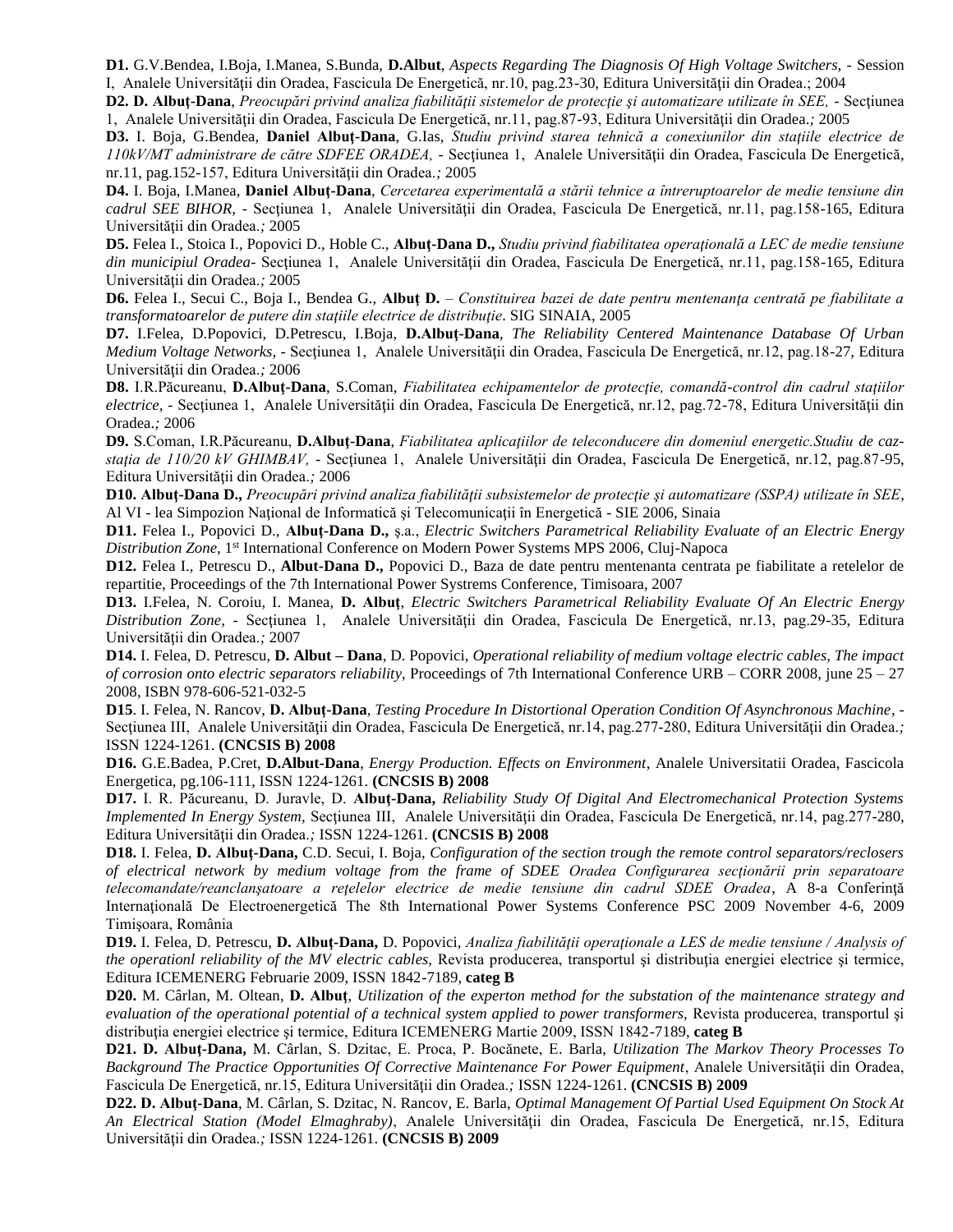**D23**. S. Dziţac, M. Cârlan, **D. Albuţ-Dana**, L.C. Cîrlan, C. Florea, E. Barla, *Multicriteria Decisional Process Optimization Based on Methods of Entropy, Clans ond Affinities*, Analele Universităţii din Oradea, Fascicula De Energetică, nr.15, Editura Universităţii din Oradea.*;* ISSN 1224-1261. **(CNCSIS B) 2009**

**D24**. S. Dziţac, M. Cârlan, **D. Albuţ-Dana**, L.C. Cîrlan, E. Barla, *Assessment Methods Of Electric Stations Reliability,* Analele Universităţii din Oradea, Fascicula De Energetică, nr.15, Editura Universităţii din Oradea.*;* ISSN 1224-1261. **(CNCSIS B) 2009**

**D25.** I.R. Păcureanu, D. Juravle, **D. Albuţ-Dana**, *The Reliability Of Protection Implemented In Low Distribution Network From Brasov City,* Analele Universităţii din Oradea, Fascicula De Energetică, nr.15, Editura Universităţii din Oradea.*;* ISSN 1224-1261. **(CNCSIS B) 2009**

**D26.** N. Rancov, V. Moldovan, **D. Albuţ-Dana**, *Experimental Analysis Of Thermal Inertia At Electrical Transformers Operating In Harmonics Regime*, Analele Universităţii din Oradea, Fascicula De Energetică, nr.15, Editura Universităţii din Oradea.*;* ISSN 1224-1261. **(CNCSIS B) 2009**

**D27.** M. Cârlan, M. Oltean, **D. Albuţ-Dana,** *The evaluation of reliability of power transformers based on the experton method (Nonlinear expertise – counter-expertise version),* FOREN 2010, Neptun-Olimp, Romania, 13-17 Iunie, 2010

**D28.** I. Felea, **D. Albuţ-Dana,** I. Păcureanu, N. Constandache, *Fiabilitatea operaţională a echipamentelor protecţiei homopolare din reţelele de medie tensiune ale SDEE Braşov,* Conferinţa Naţională şi Expoziţia de Energetică, CNEE, Sinaia 23-25 Octombrie, 2013, pp 192-198

**D29.** I. Felea, I. Boja, **D. Albuţ-Dana,** V. Moldovan, *Studiu privind reconfigurarea reţelelor electrice urbane de medie tensiune în funcţie de condiţiile de exploatare,* Conferinţa Naţională şi Expoziţia de Energetică, CNEE, Sinaia 23-25 Octombrie, 2013, pp 291-300

**4**. A)Articole/studii publicate în volumele unor manifestări ştiinţifice: (se precizeaza daca este cazul - indexate ISI sau indexate în baze de date internaţionale-BDI).

**C1.** I. Păcureanu, I. Costandache, **D. Albuţ-Dana,** Studiu privind funcţionarea protecţiilor în contextul racordării grupurilor generatoare bazate pe surse regenerabile, Revista Energetica, 2014

**5** Brevete de inventie

Felea I., Rancov N., Haş V., **Albuţ-Dana D.** – "*Metodă pentru testarea şi determinare pierderilor de putere în maşina asincronă care funcţionează în regim deformant*". OSIM B.I. nr. 125637, eliberat 30.08.2013.

**6** Proiecte/contracte/granturi de cercetare-dezvoltare-inovare:

**B1.** Contribuții la automatizarea rețelelor electrice urbane de medie tensiune în vederea optimizării configurației acestora -CNCSIS TD-344 CNCSIS, Contract nr. 555/2007 (2 ani) – Funcția în cadrul proiectului: director de proiect

**B2.** Cercetări cu caracter fundamental şi aplicativ privind efectele producerii, transportului , distribuţiei şi utilizării energiei electrice în regim deformant. GR/21.05.2007. Funcția în cadrul proiectului: membru

**B3.** Studiu privind managementul ştiinţific al învăţământului superior în profil tehnic, acordat la cerinţele economiei de piaţă, Ministerul Educaţiei şi Cercetării Program CERES – 3PP-6/30.10. 2003- 2005, Valoarea: 122.653 lei , Funcţia în cadrul proiectului: membru

**C1.** Analiza modului de reducere a pierderilor in retelele de distributie de joasa tensiune, Contract nr. 30947 din 29.03.2010, Funcția în cadrul proiectului: responsabil de temă

**C2.** Cercetări privind starea tehnică a echipamentelor și conexiunilor din statiile electrice ale SDFEE Oradea (tema I), Contract nr. 140/27.04.2005. Funcţia în cadrul proiectului: membru

**C3.** Soluţie si dispozitiv pentru identificarea stării tehnice a izolatoarelor suport din componenta separatoarelor de 110 kV in vederea evitării ruperii acestora la efectuarea manevrelor, Contract nr. 3048/10.05.2006, Functia în cadrul proiectului: membru **C4.** Elaborarea unui pachet software si constituirea bazei de date pentru mentenanta centrata pe fiabilitate a subsistemului de 110 kV din cadrul SEE Bihor, Contract nr.3049/10.05.2006, Funcţia în cadrul proiectului: membru

**C5.** Elaborarea unui pachet software si constituirea bazei de date pentru evaluarea indicatorilor de calitate a serviciului de furnizare a energiei electrice la nivelul consumatorilor industriali si edilitari din jud. Bihor, Contract nr. 3050/10.05.2006, Funcţia în cadrul proiectului: membru

**C6.** Soluţie si dispozitiv pt identif. stării tehnice a izolatoarelor suport din componenta separatoarelor de 110 kV in vederea evitării ruperii acestora la efectuarea manevrelor (tema I, Etapa a II-a - Implementare); Contract nr. 3103/12.07.2007, Funcţia în cadrul proiectului: membru

**C7.** Studiu privind pierderile tehnice de putere si de energie în retelele electrice aflate în exploatarea SDFEE Oradea (Tema II), Contract nr. 3103/12.07.2007, Funcția în cadrul proiectului: membru

**C8.** Managementul calităţii energiei modelat în teoria şi practica costurilor operaţionale (tema III), Contract nr. 3103/12.07.2007, Funcţia în cadrul proiectului: membru

**C9.** Baza de date pentru mentenanţa pe bază de fiabilitate a reţelelor de medie tensiune din cadrul SDEE Oradea (Tema II) – actualizare pentru 2008, Contract nr. 3183 din 05.11.2008, Funcția în cadrul proiectului: membru

**C10.** Pachet software şi bază de date pentru evaluarea indicatorilor de calitate ai Serviciului de Distribuţie a Energiei Electrice la nivelul consumatorilor industriali și edilitari din județul Bihor – actualizarea pentru 2008, (Tema I). Contract nr. 3183 din 05.11.2008, Functia în cadrul proiectului: membru